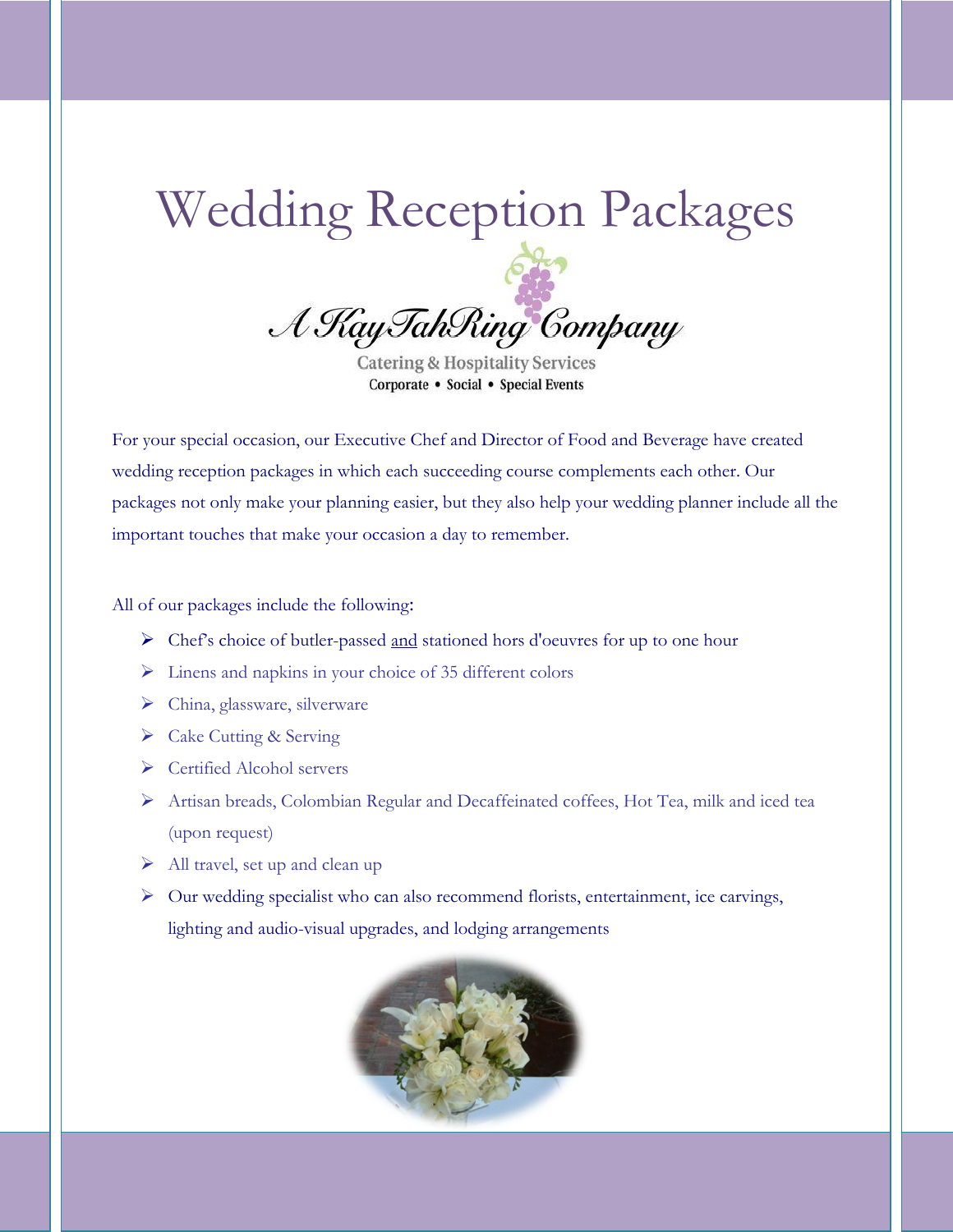### **FAIRY TALE – PLATED WEDDING PACKAGE \$39 per person**

#### **FAIRY TALE WEDDING PACKAGE BUTLER-PASSED HORS D'OEUVRES**

Please choose **three** from our featured selections.

**Spicy Chicken Satay** Spiced Chicken Skewers with a Spicy Thai Peanut Sauce

**Pesto Shrimp Skewer** Marinated Pesto Shrimp Skewers and Tomato-Olive Tapenade

**Spanakopita** Handmade Phyllo Pastries Filled with Fresh Spinach and Feta Cheese

**Melon and Prosciutto** Shaved-prosciutto-wrapped Melon

**Smoked Salmon Canapés** House-smoked Salmon Mousse Served on Fresh Endive Leaves

**California Rolls** Vegetable Sushi Rolls with Wasabi and Soy Sauce

Please choose **one** from our featured hors d'oeuvres stations.

#### **Colombian**

Assortment of Aged Cheeses From Around the World with Sliced Breads and a Selection of Herbal Crackers

#### **Fresh Fruit Presentation**

Selection of Seasonal Sliced Fruit and Fresh Berries

#### **Antipasto Platter**

Assortment of Salami, Provolone, Dry Salami Grilled Vegetables, Fresh Mozzarella Cheese, Marinated Artichoke Hearts, and Mixed Olives

#### **Vegetable Crudities**

Assortment of Raw and Pickled Vegetables with a Bleu-cheese Dipping Sauce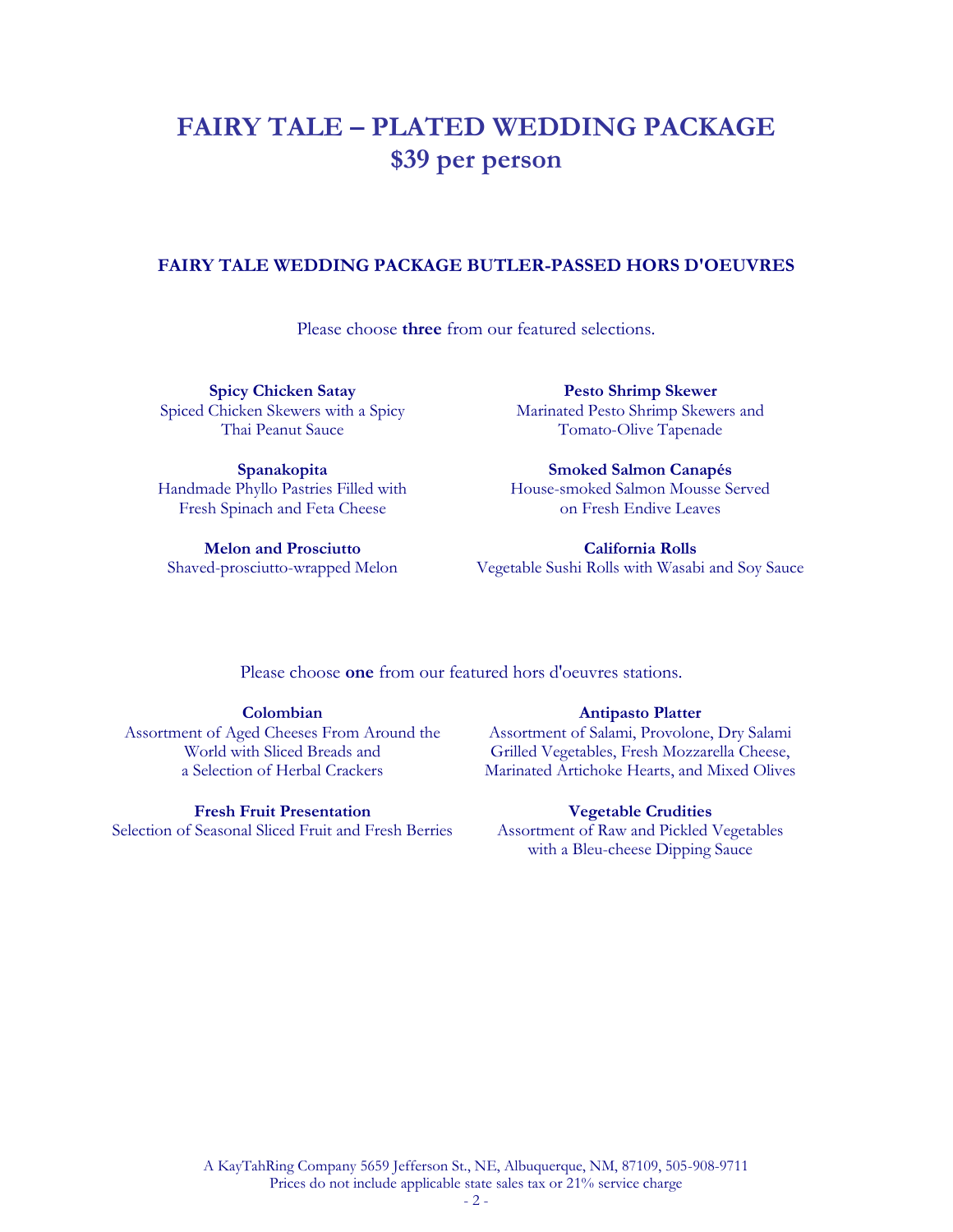#### **SALADS/STARTERS (choose one)**

#### **House Mixed Green Salad Tortilla Soup**

### **ENTREES (choose one)**

#### **POULTRY**

**Grilled Breast of Chicken** Roasted Pepper and Cilantro Alfredo Sauce with Asparagus Risotto with Seasonal Vegetables

**Breast of Chicken** Hatch Green Chile topped with Jack & Cheddar Cheese

#### **SEAFOOD**

**Salmon Filet** Pan Seared Salmon Fillet with a Citrus Tarragon-Beurre Blanc, Wild Rice Pilaf and Seasonal Vegetables

#### **BEEF**

**Roasted Prime Rib** Herb Crusted, Au Jus and Creamy Horseradish

**Filet Mignon**  With King Oyster Madeira Sauce, Fennel Roasted Fingerling Potatoes and Seasonal Vegetables

#### **DINNER MEDLEY**

**Duet of Petite Filet Mignon and Halibut**

Served on Sautéed Spinach, Caramelized Shallots, Thyme Butter, Yellow Tomato-Garlic Sauce, Potatoes Au Gratin and Seasonal Vegetables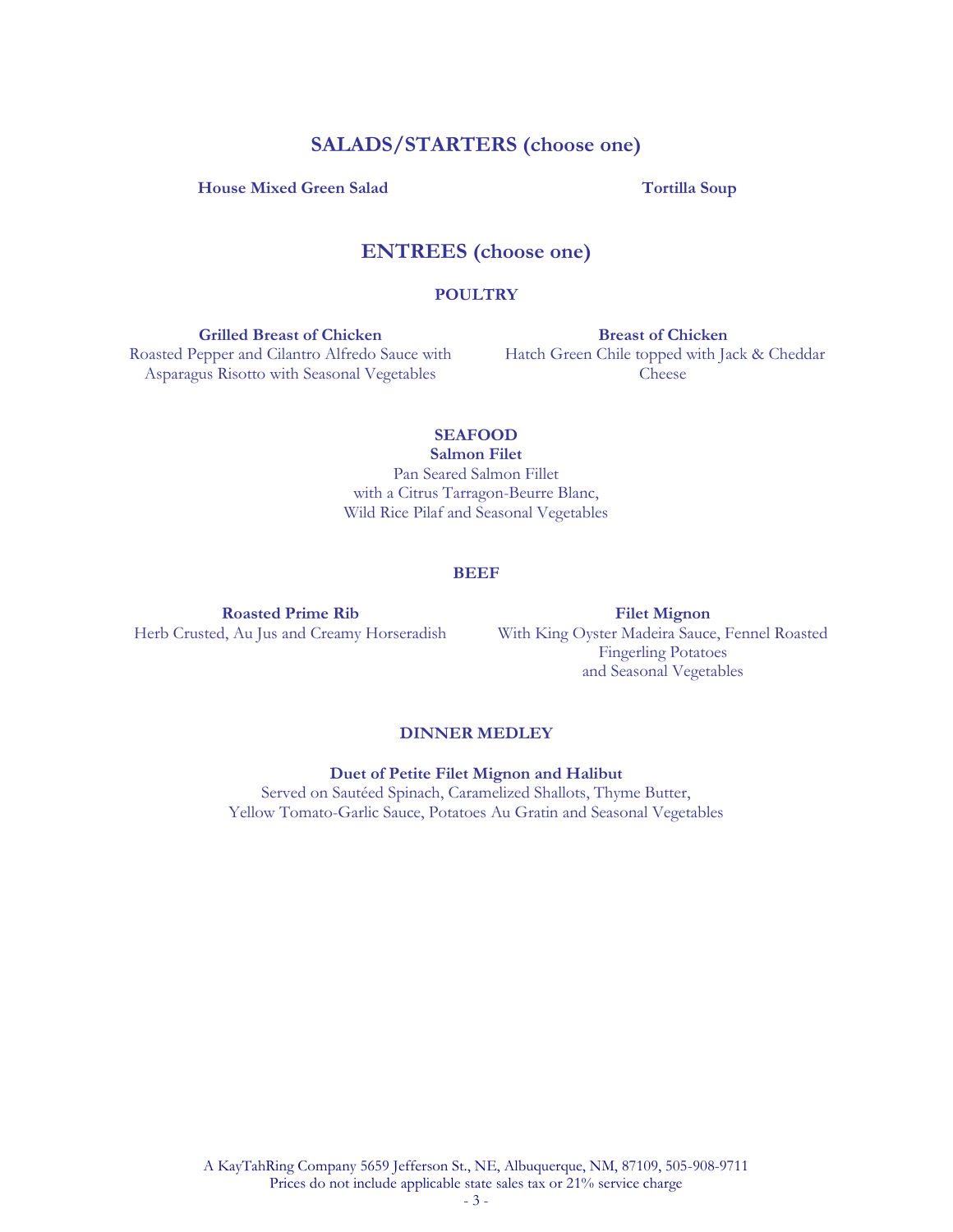## **LA FONDA BUFFET WEDDING PACKAGE**

#### **Your wedding package, priced at \$47.50 per person, includes additional amenities:**

- $\triangleright$  mirrored centerpieces with votive candles
- Skirted Head Table, Cake, Gift Table, & Sign in Guest Table

Please choose **three** from our featured selections.

**Spicy Chicken Satay** Spiced Chicken Skewers with a Spicy Thai Peanut Sauce

**Spanakopita** Handmade Phyllo Pastries Filled with Fresh Spinach and Feta Cheese

**Melon and Prosciutto** Shaved-prosciutto-wrapped Melon

**Pesto Shrimp Skewer** Marinated Pesto Shrimp Skewers and Tomato-Olive Tapenade

**Smoked Salmon Canapés** House-smoked Salmon Mousse Served on Fresh Endive Leaves

**California Rolls** Vegetable Sushi Rolls with Wasabi and Soy Sauce

Please choose **one** from our featured hors d'oeuvres stations.

**Colombian**  Assortment of Aged Cheeses From Around the World with Sliced Breads and a Selection of Herbal Crackers

**Fresh Fruit Presentation** Selection of Seasonal Sliced Fruit and Fresh Berries

#### **Antipasto Platter**

Assortment of Salami, Provolone, Dry Salami Grilled Vegetables, Fresh Mozzarella Cheese, Marinated Artichoke Hearts, and Mixed Olives

#### **Vegetable Crudities**

Assortment of Raw and Pickled Vegetables with a Bleu-cheese Dipping Sauce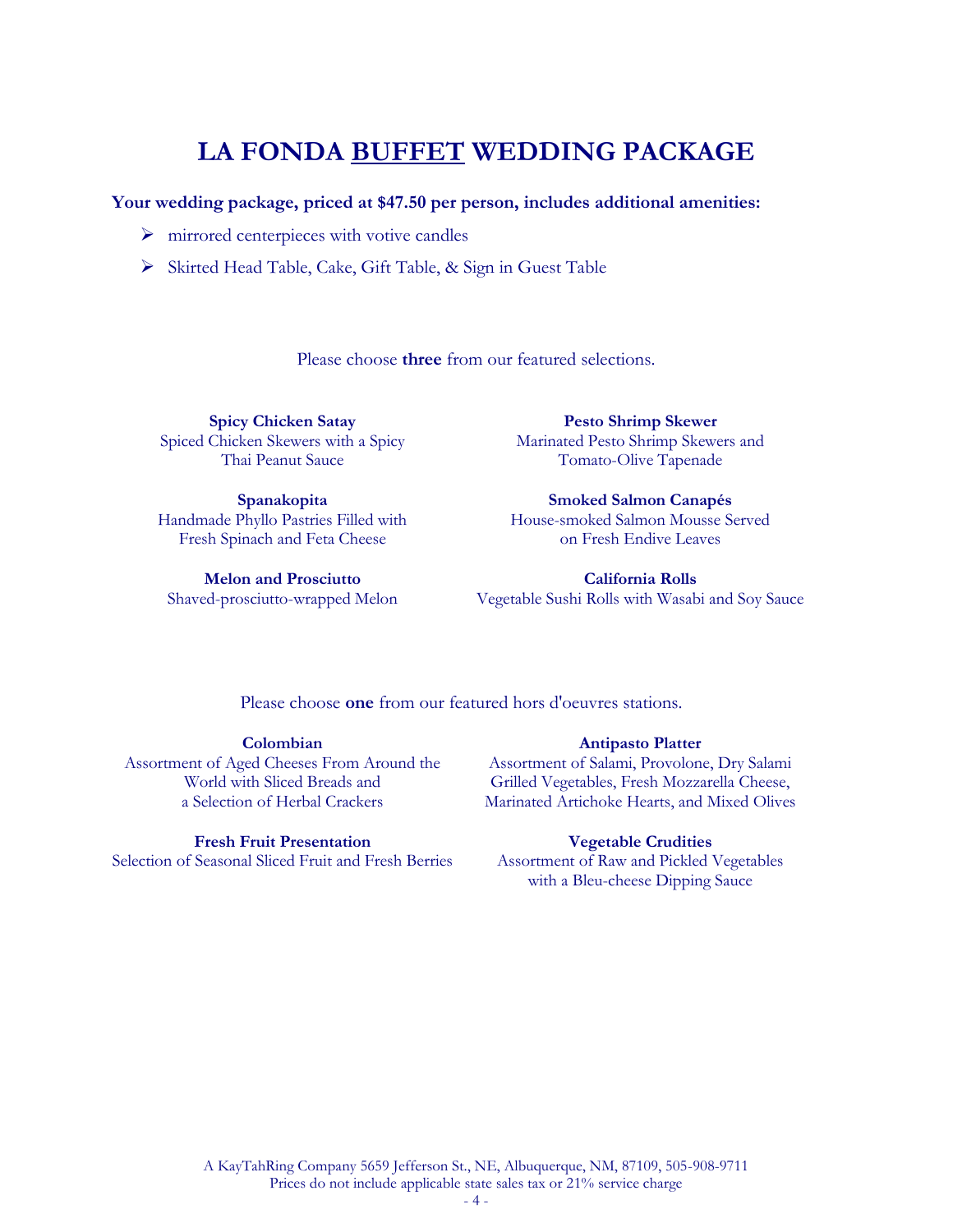### **LA FONDA BUFFET**

Please select from each category the number of items indicated in parentheses. (50-Person Minimum)

#### **ENTREES (Select Two)**

| For a third buffet entree choice, add \$5.25 per person.                                                                          |                                                         |  |
|-----------------------------------------------------------------------------------------------------------------------------------|---------------------------------------------------------|--|
| Grilled Porcini Chicken with Marsala Wine Sauce                                                                                   | London Broil With A Wild Mushroom Sauce                 |  |
| Grilled Halibut Fillet<br>Grilled Salmon Fillets with Glazed Chipotle Onions<br>and a Pinot Noir Beurre Blanc<br>with Fruit Salsa |                                                         |  |
| Chicken Fajitas                                                                                                                   | Steak Fajitas                                           |  |
| Chicken Flautas                                                                                                                   | <b>Beef Flautas</b>                                     |  |
| Chicken Enchiladas                                                                                                                | <b>Beef Enchiladas</b>                                  |  |
| Maple and Sage Roasted Pork Loin with<br>a Sun-Dried Cherry Sauce                                                                 | Teriyaki Flank Steak with a<br>Pineapple-Teriyaki Sauce |  |

#### **ACCOMPANIMENTS (Select Two)**

Fresh Seasonal Vegetables Roasted Red Potatoes

Kansas Style Wild Rice Medley Pesto Orzo

Warm Couscous Pilaf Potatoes Au Gratin

Spanish Rice

Roasted-Garlic Whipped Potatoes

Refried Beans

Charro Beans

#### **ADDITIONAL BUFFET ENHANCEMENTS WITH CARVING ATTENDANT**

Carved London Broil \$6.50 per person Carved Turkey Breast \$4.50 per person

Carved Roast Sirloin \$6.50 per person Carved Pitt Ham \$4.50 per person

Carved Prime Rib \$10.50 per person Carved Rack of Lamb \$7.75 per person

A KayTahRing Company 5659 Jefferson St., NE, Albuquerque, NM, 87109, 505-908-9711 Prices do not include applicable state sales tax or 21% service charge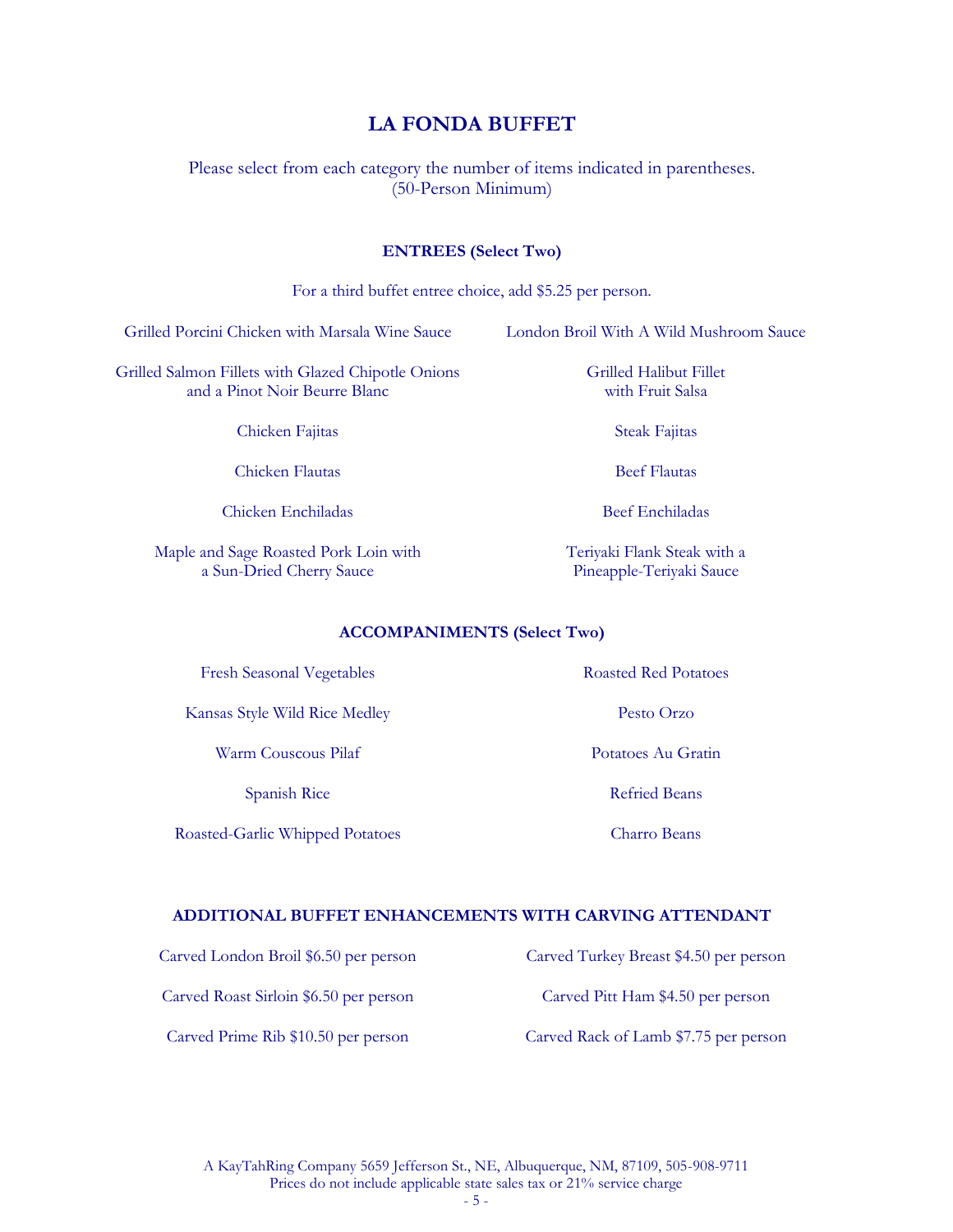### **DEL BOSQUE BUFFET WEDDING PACKAGE**

#### **Del Bosque Wedding package, priced at \$59.50 per person, also includes the following:**

- Skirted Head Table, Cake, Gift Table, & Sign in Guest Table
- $\triangleright$  Your beautifully appointed room will include mirrored centerpieces with votive candles

#### **DEL BOSQUE WEDDING PACKAGE BUTLER-PASSED HORS D'OEUVRES**

Please choose **three** from our featured selections.

**Spicy Chicken Satay** Spiced Chicken Skewers with a Spicy Thai Peanut Sauce

**Pesto Shrimp Skewer** Marinated Pesto Shrimp Skewers and Tomato-Olive Tapenade

**Spanakopita** Handmade Phyllo Pastries Filled with Fresh Spinach and Feta Cheese

**Melon and Prosciutto** Shaved-prosciutto-wrapped Melon

**Smoked Salmon Canapés** House-smoked Salmon Mousse Served on Fresh Endive Leaves

**California Rolls** Vegetable Sushi Rolls with Wasabi and Soy Sauce

Please choose **two** from our featured hors d'oeuvres stations.

#### **Domestic and Imported Cheese Presentation**

Assortment of Aged Cheeses From Around the World with Sliced Breads and a Selection of Herbal Crackers

**Fresh Fruit Presentation**

Selection of Seasonal Sliced Fruit and Fresh Berries

#### **Antipasto Platter**

Assortment of Salami, Provolone, Dry Salami Grilled Vegetables, Fresh Mozzarella Cheese, Marinated Artichoke Hearts, and Mixed Olives

#### **Vegetable Crudities**

Assortment of Raw and Pickled Vegetables with a Bleu-cheese Dipping Sauce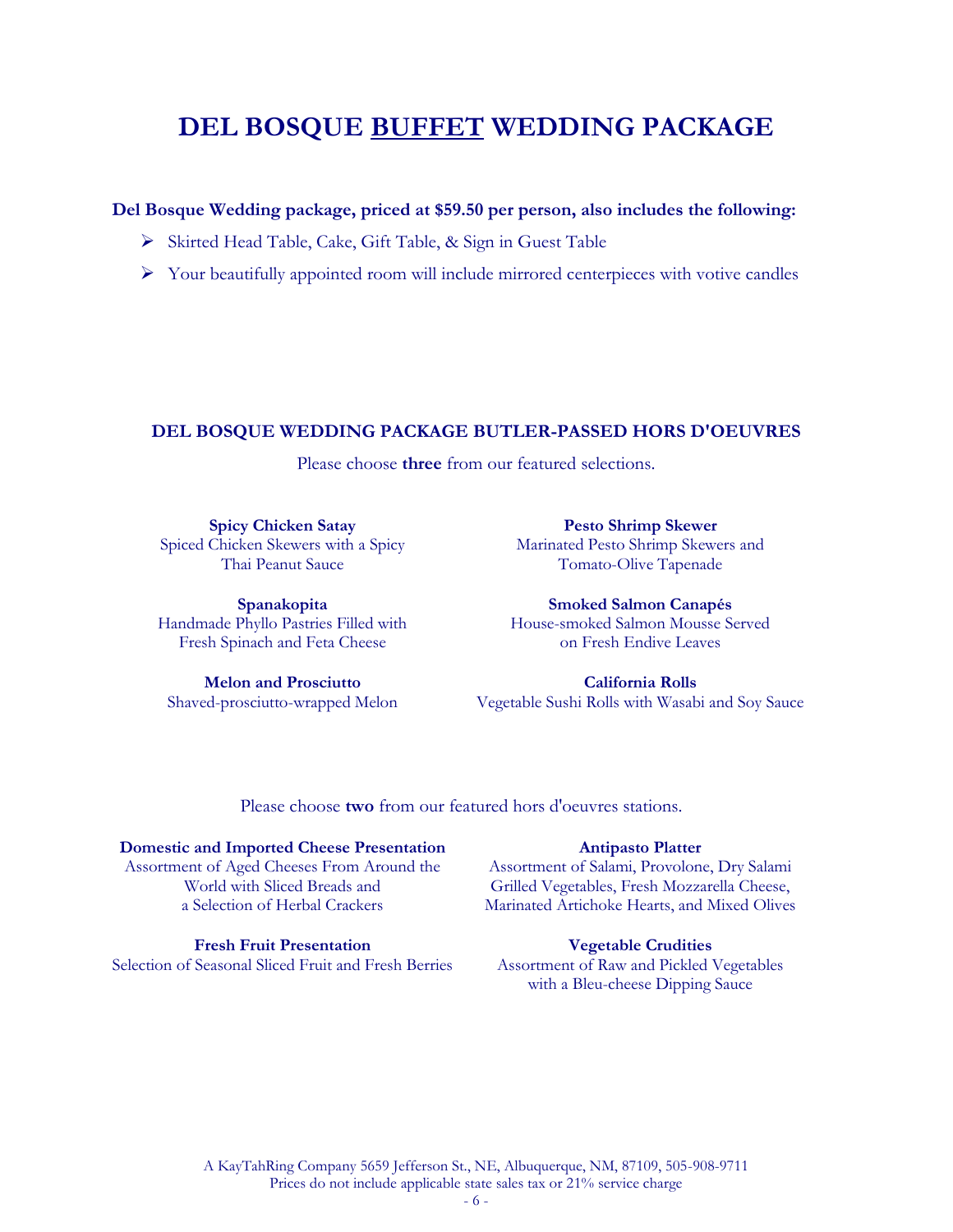#### **DEL BOSQUE DINNER BUFFET**

(50-Person Minimum)

#### **SALADS/STARTERS (Select Three)**

| Fresh Seasonal Fruit Platter<br>with Fresh Berries | House Mixed Green Salad         | <b>Imported and Domestic</b><br><b>Cheese Platter</b> |
|----------------------------------------------------|---------------------------------|-------------------------------------------------------|
| Northwest Seafood Chowder                          | Tuscany Bean Soup               | Red Potato Salad                                      |
| Roma Tomato and<br>Cucumber Salad                  | Artichoke and<br>Mushroom Salad | Fresh Mozzarella and<br>Tomato Salad                  |
| Wild Mushroom Salad                                | Pesto Orzo and Shrimp Salad     | Caesar Salad                                          |

#### **ENTREES(Select Two)**

*For a third buffet entree choice, add \$5.25 per person*.

Grilled Porcini Chicken with Marsala Wine Sauce London Broil With A Wild Mushroom Sauce

Grilled Salmon Fillets with Glazed Chipotle Onions and a Pinot Noir Beurre Blanc

> Maple and Sage Roasted Pork Loin with a Sun-Dried Cherry Sauce

Grilled Halibut Fillet with Fruit Salsa

Teriyaki Flank Steak with a Pineapple-Teriyaki Sauce

#### **ACCOMPANIMENTS (Select Two)**

Fresh Seasonal Vegetables Roasted Red Potatoes Kansas Style Wild Rice Medley Pesto Orzo Warm Couscous Pilaf Potatoes Au Gratin Roasted-Garlic Whipped Potatoes Saffron Risotto

#### **ADDITIONAL BUFFET ENHANCEMENTS WITH CARVING ATTENDANT**

Carved London Broil \$6.50 per person Carved Turkey Breast \$4.50 per person

Carved Roast Sirloin \$6.50 per person Carved Pitt Ham \$4.50 per person

Carved Prime Rib \$10.50 per person Carved Rack of Lamb \$7.75 per person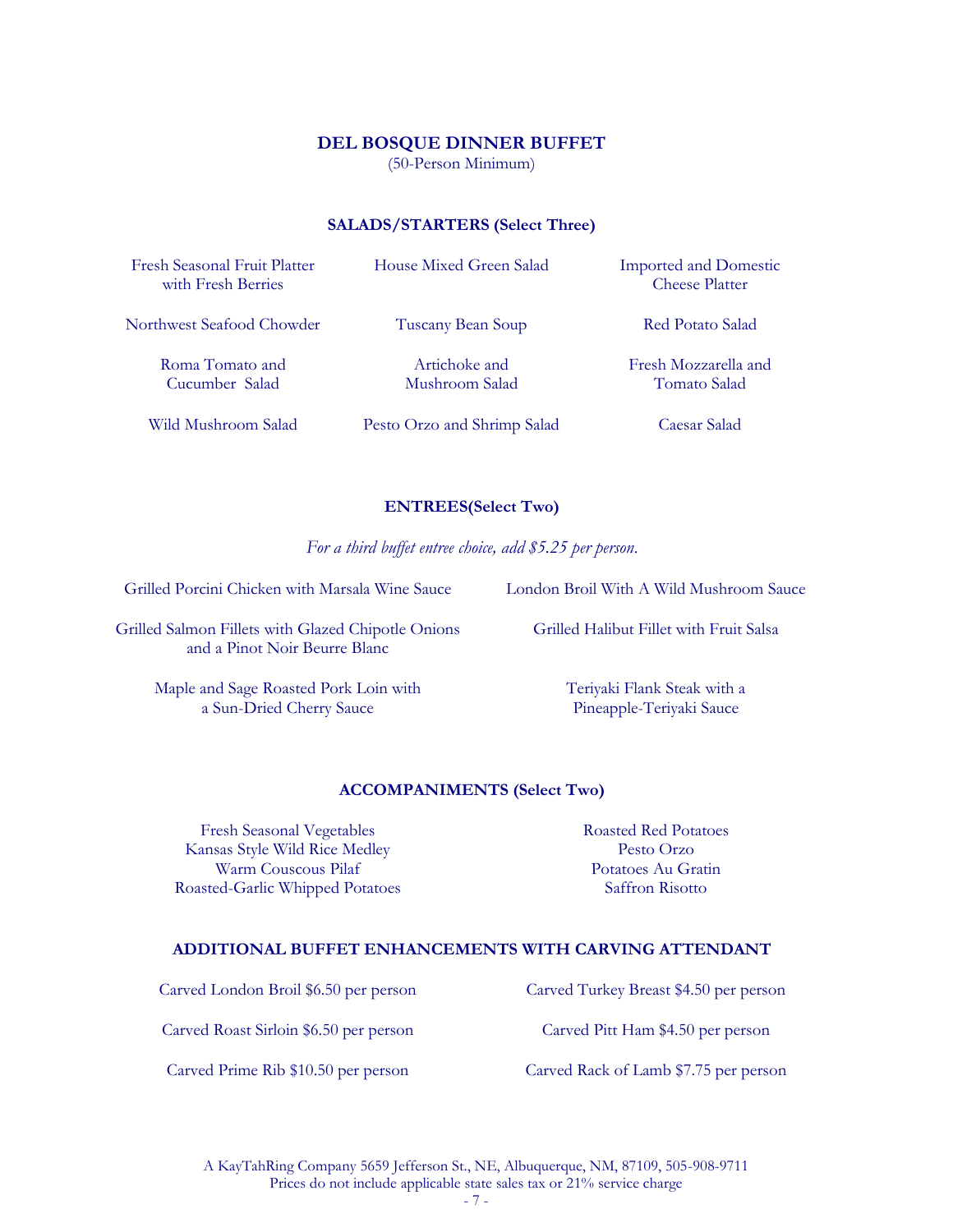## **RUBY WEDDING PACKAGE (PLATED)**

#### **Your Ruby Wedding package, priced at \$70.00 per person, also includes the following**:

- Your selection of one appetizer, starter and dinner entrée
- Skirted Head Table, Cake, Gift Table, & Sign in Guest Table
- $\triangleright$  Mirrored centerpieces with votive candles

#### **RUBY WEDDING PACKAGE BUTLER PASSED HORS D' OEUVRES**

Choose three selections from our unique selections showcased.

**Chicken Satay** With a Spicy Peanut Sauce

**Hawaiian Beef Teriyaki Skewers** With a Pineapple Teriyaki Sauce

**Artichokes Stuffed with Crab Meat**

**Coconut Shrimp** Sweet Thai Chili Sauce

**Smoked Salmon Roulades** With Dill Cream Cheese and Capers

**Buffalo Mozarella and Tomato Basil Skewers**

**Asparagus wrapped with Pepper Beef**

#### **RUBY WEDDING PACKAGE DINNER APPETIZERS**

Start your wedding reception dining experience with your choice of the selections below.

**New Zealand Lamb Chop** With Au Gratin Potatoes Dijon Demi-Glace

**Seafood Crepes** Medley of Dungeness Crab, Shrimp, Bay Scallops and Lobster Cream Sauce

**Wild Mushroom Strudel** Sautėed Wild Mushrooms, Spinach, Herbed Goat Cheese and Roasted Red Pepper Coulis

**Ravioli Florentine**  Spinach and Cheese stuffed Raviolis with a Tomato, Caper and Basil Salad

#### **RUBY WEDDING PACKAGE DINNER STARTERS**

Please select one of the following to accompany your entree selection.

**Northwest Seafood Chowder Roasted Corn and Crab Bisque Spring Pea with Pepperoni Crisp**

**Mixed Greens Salad** Seasonal Lettuce with Cucumbers, Tomatoes and Champagne Mustard Vinaigrette

**Bibb lettuce with Asparagus** Roasted Peppers, Orange Segments and Walnut Vinaigrette

#### **Asian Greens and Almond Salad**

Napa Cabbage, Carrots, Snow Peas, Mandarin Oranges, Toasted Almonds and Sesame Ginger Vinaigrette

#### **Caesar Salad**

Crisp Romaine Lettuce with Focaccia Croutons, Parmesan Cheese and a Creamy Caesar Dressing

A KayTahRing Company 5659 Jefferson St., NE, Albuquerque, NM, 87109, 505-908-9711 Prices do not include applicable state sales tax or 21% service charge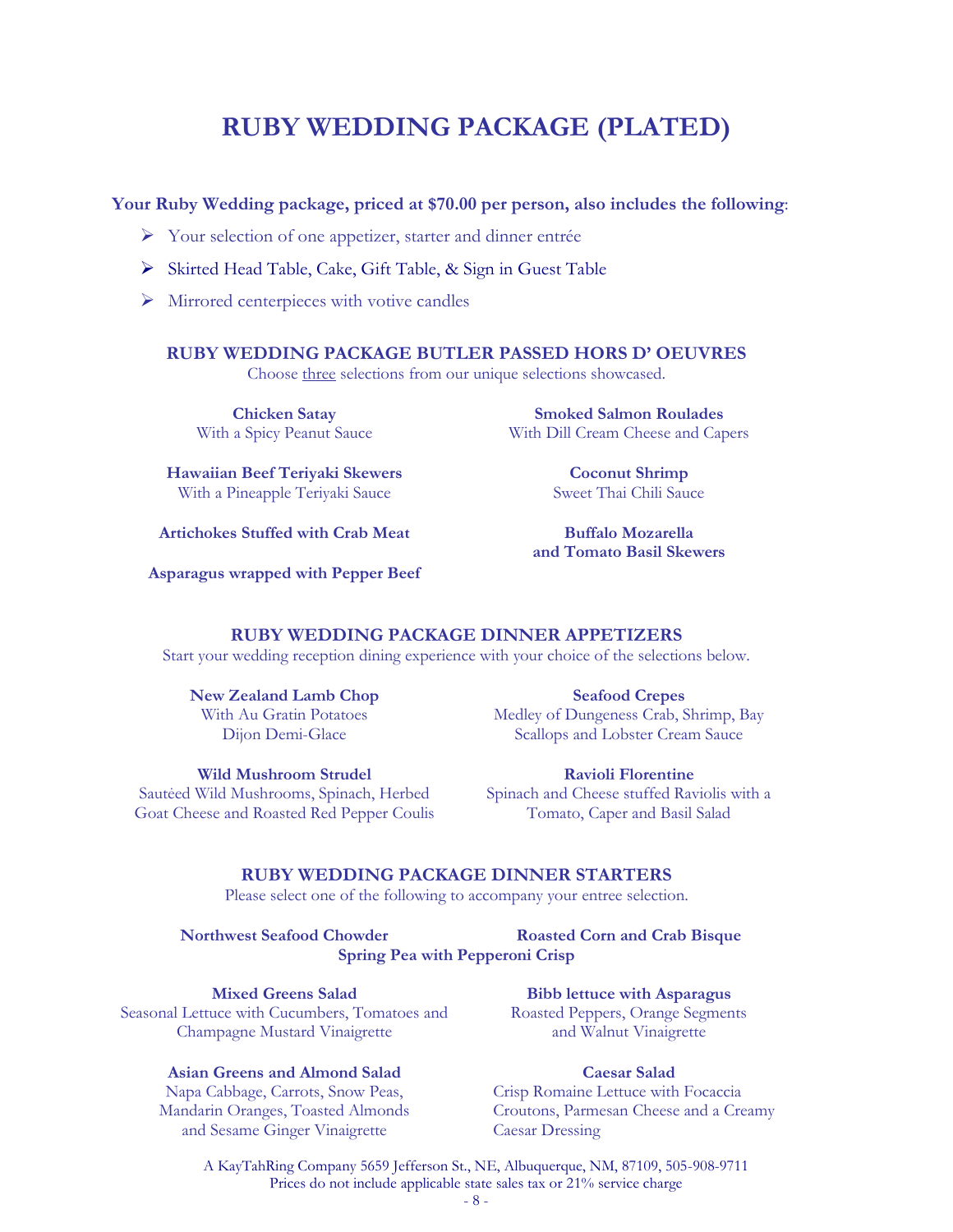### **RUBY WEDDING PACKAGE ENTRÉE CHOICES**

#### **POULTRY**

#### **Grilled Breast of Chicken**

Roasted Pepper and Cilantro Alfredo Sauce with Asparagus Risotto with Seasonal Vegetables

#### **Grilled Stuffed Breast of Chicken**

Stuffed with Goat Cheese, Wild Mushrooms and Spinach with Corn Veloute and Kansas Medley Rice Pilaf

#### **SEAFOOD**

#### **Halibut and Crab**

Baked Herbed Halibut Fillet with Crab Meat, Spinach, Tarragon Cream Sauce, Seasonal Vegetables and Orzo with Kalamata Olive Pesto

**Salmon Filet** Pan Seared Salmon Fillet with a Citrus Tarragon-Beurre Blanc, Wild Rice Pilaf and Seasonal Vegetables

#### **BEEF**

**Bone in Rib Eye Steak** Char Grilled Bone-in Rib Eye Steak with Au Jus, Horseradish Cream, Seasonal Vegetables and Garlic Roasted Baby Red Potatoes

**Filet Mignon**  With King Oyster Madeira Sauce, Fennel Roasted Fingerling Potatoes and Seasonal Vegetables

#### **PORK & LAMB**

#### **Herb Marinated Lamb Chops** Topped with Porcini Mushrooms,

Jus Le, Garlic Mashed Potatoes and Seasonal Vegetables

#### **Sage Karabuto Pork Chop** Grilled Marinated Pork Chop with Sun Dried Cherry Reduction, Corn Cakes and Seasonal Vegetables

#### **DINNER MEDLEY**

#### **Duet of Petite Filet Mignon and Grilled Prawns**

Served on Sautéed Spinach, Caramelized Shallots, Thyme Butter, Yellow Tomato-Garlic Sauce, Potatoes Au Gratin and Seasonal Vegetables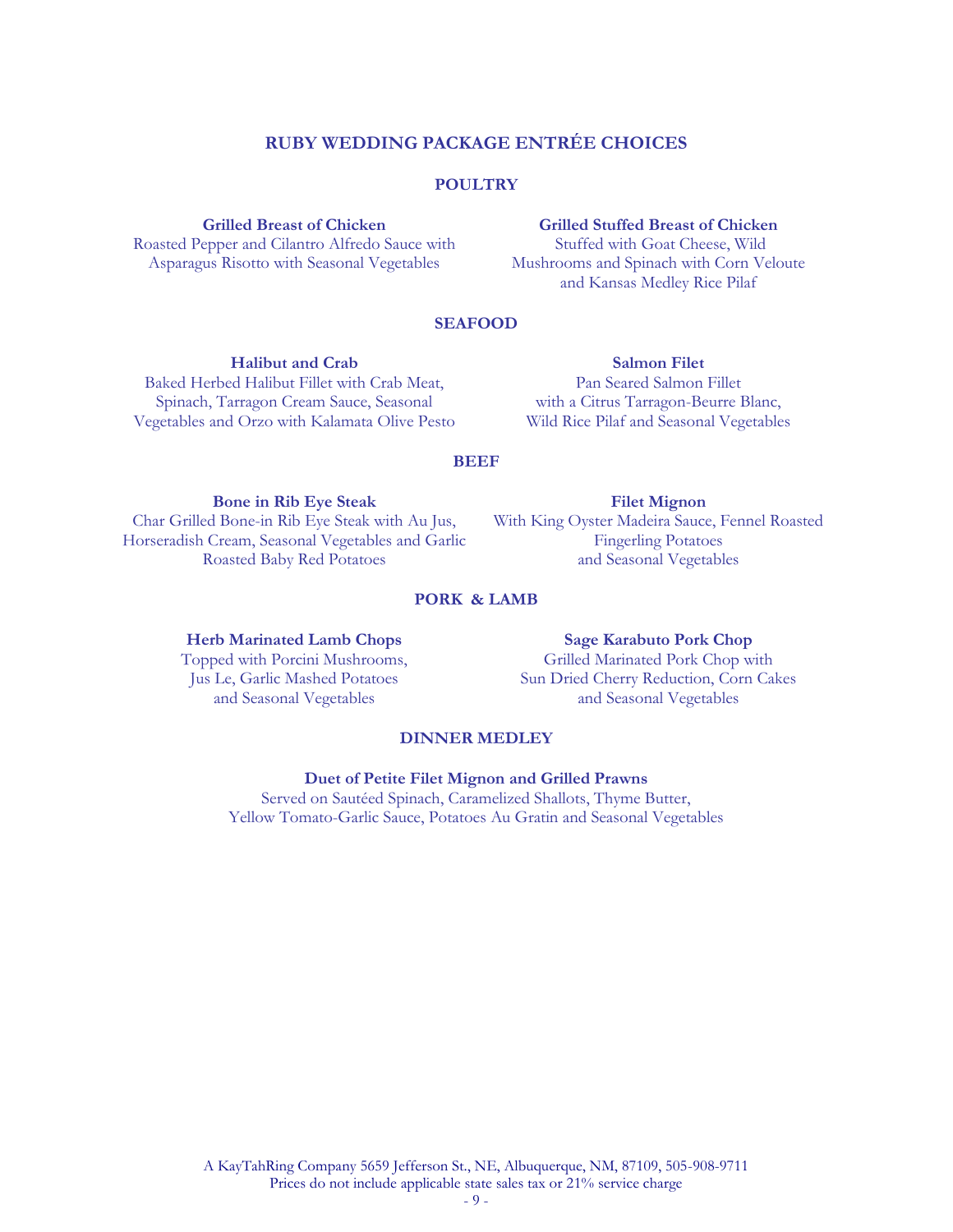# **PRINCESS WEDDING PACKAGE (PLATED)**

#### **Your Princess Wedding package, priced at \$80 per person, also includes the following:**

- Your selection of one signature appetizer, starter, and dinner entrée
- Skirted Head Table, Cake, Gift Table, & Sign in Guest Table
- $\triangleright$  Mirrored centerpieces with votive candles

#### **PRINCESS WEDDING PACKAGE BUTLER-PASSED AND STATIONED HORS D'OEUVRES**

Choose **three** butler passed featured selections.

**Smoked Salmon Canapés** House-smoked Salmon Mousse served on Fresh Endive Leaves

**Spanakopita** Handmade Phyllo Pastries Filled with Fresh Spinach and Feta Cheese

**Chicken Satay** Spiced Chicken Skewers with a Thai Peanut Sauce

**California Rolls** Vegetable Sushi Rolls with Wasabi and Soy Sauce

**Petite Beef Wellington** Bite Size Puff Pastry Wrapped Beef Tenderloin with Mushroom Duxelles and Béarnaise Dipping Sauce

**Melon and Prosciutto** Shaved-prosciutto-wrapped Melon

Choose **two** from our featured hors d'oeuvres stations.

#### **Domestic and Imported Cheese Presentation**

Assortment of Aged Cheeses From Around the World with Sliced Breads and a Selection of Crackers

#### **Vegetable Crudités**

Assortment of Raw and Pickled Vegetables with a Bleucheese Dipping Sauce

#### **Antipasto Platter**

Grilled Vegetables with Dry Salami , Provolone, Fresh Mozzarella Cheese, Marinated Artichoke Hearts and Mixed Olives

#### **Fresh Fruit Presentation**

Selection of Seasonal Sliced Fruit and Fresh Berries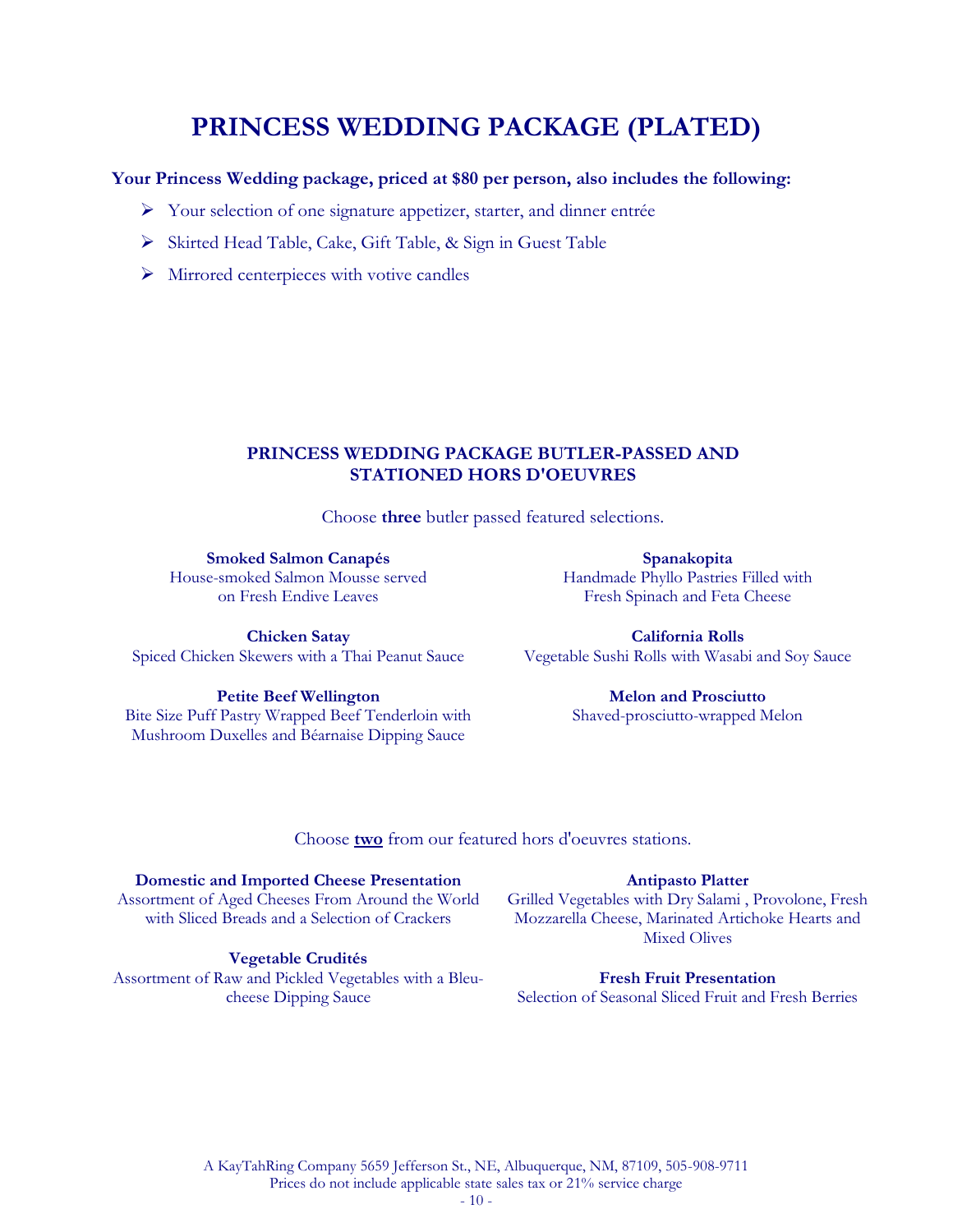#### **PRINCESS WEDDING PACKAGE DINNER APPETIZERS**

Start your wedding reception dining experience with one of the selections below.

#### **Dungeness Crab Cakes**

Pan Seared Crab Cakes on a Bed of Jicama, Radicchio Salad, Serrano-chilies Beurre Blanc and Balsamic Reduction

#### **Seafood Crepes**

French Style Thin Crepe Filled with Scallops, Shrimp, Spinach and Herbs with a Lobster-brandy Cream Sauce

#### **Wild Mushroom Strudel**

Sautéed Wild Mushrooms, Spinach, Herbed Goat Cheese and Roasted Red Pepper Coulis

#### **Ravioli Florentine**

Spinach-and-cheese-stuffed Ravioli with a Tomato, Caper and Basil Sauce

#### **PRINCESS WEDDING PACKAGE DINNER STARTERS**

Please select **one** of the following to accompany your entrée selection.

**House Market Salad** Fresh Wedge of Bibb Lettuce with Tomato, Cucumber, Carrots and Italian Herb Dressing

#### **Hilton Bellevue Steakhouse Salad**

Iceberg Lettuce Wedge with Stilton Cheese and Buttermilk Ranch Dressing

#### **Soup du Jour or Northwest Clam Chowder**

**Mixed Greens Salad** Seasonal Baby Greens with Pear Tomato, English Cucumber Champagne Mustard Vinaigrette

#### **Tossed Caesar Salad** With Focaccia Croutons, Parmesan Cheese and Caesar Dressing